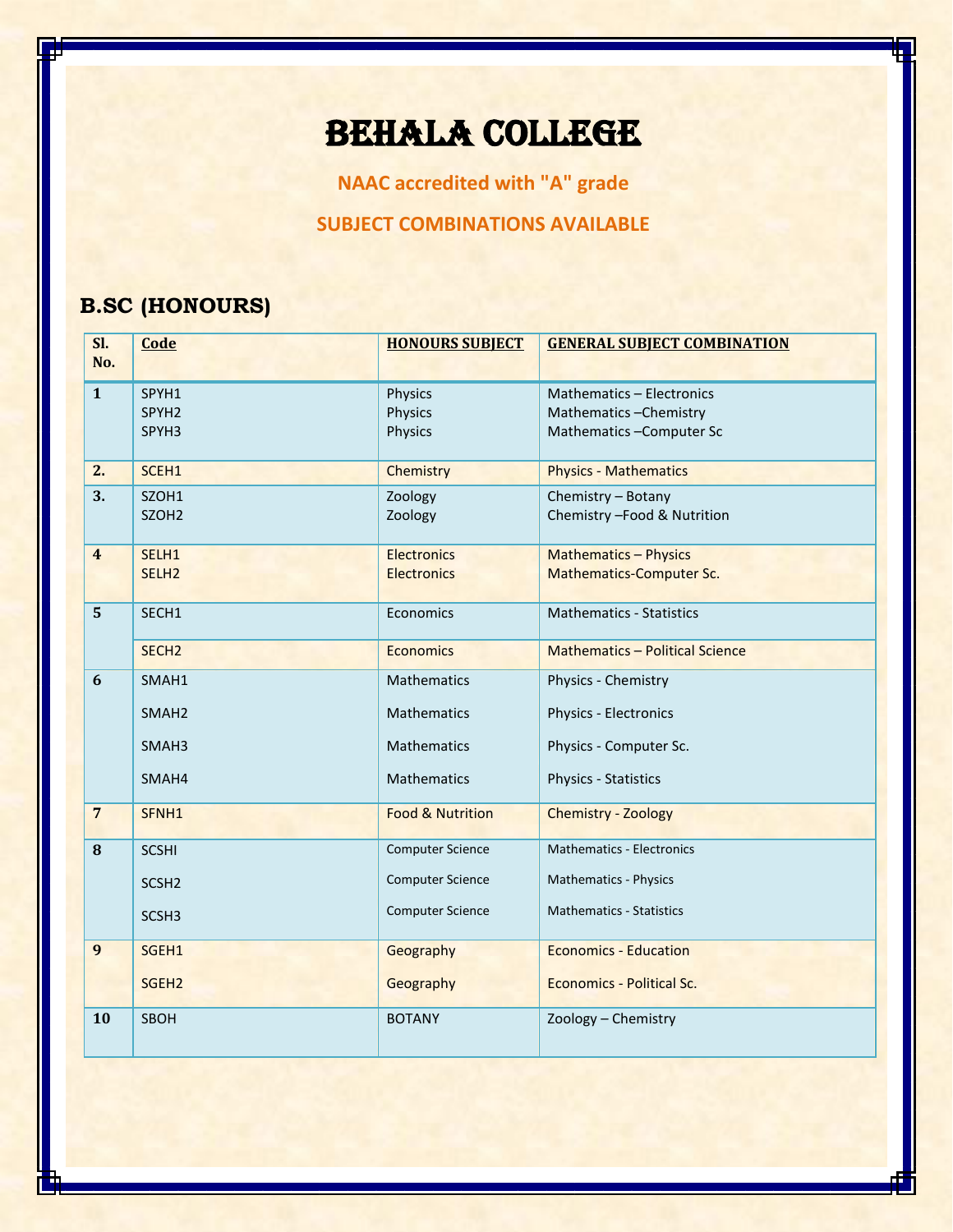## **B. A. (HONOURS)**

| <b>Sl</b>      | Code              | <b>HONOURS SUBJECT</b>                      | <b>GENERAL SUBJECT COMBINATION</b>  |
|----------------|-------------------|---------------------------------------------|-------------------------------------|
| <b>No</b>      |                   |                                             |                                     |
| $\mathbf{1}$   | ABNH1             | Bengali                                     | History - Philosophy                |
|                | ABNH <sub>2</sub> | Bengali                                     | History - Political Science         |
|                | ABNH3             | Bengali                                     | History - Sanskrit                  |
|                | ABBH4             | Bengali                                     | <b>Education - Sanskrit</b>         |
|                | ABNH5             | Bengali                                     | <b>Education - Philosophy</b>       |
|                | ABNH <sub>6</sub> | Bengali                                     | <b>Education- Political Science</b> |
| 2.             | AENH1             | <b>English</b>                              | Bengali- Journalism                 |
|                | AENH <sub>2</sub> | <b>English</b>                              | <b>Political Science - History</b>  |
|                | AENH <sub>3</sub> | <b>English</b>                              | <b>Political Science-Journalism</b> |
|                | AENH4             | <b>English</b>                              | <b>Political Science- Education</b> |
|                | AENH <sub>5</sub> | <b>English</b>                              | <b>Philosophy - Education</b>       |
| 3              | AHIH1             | History                                     | Bengali - Political Science         |
|                | AHIH <sub>2</sub> | History                                     | Bengali - Geography                 |
| $\overline{4}$ | APSH1             | <b>Pol Science</b>                          | <b>History - Philosophy</b>         |
|                | APSH <sub>2</sub> | <b>Pol Science</b>                          | <b>History - Journalism</b>         |
|                | APSH <sub>3</sub> | <b>Pol Science</b>                          | History - Bengali                   |
|                | APSH4             | <b>Pol Science</b>                          | <b>Education - Philosophy</b>       |
|                | APSH5             | <b>Pol Science</b>                          | Philosophy - Bengali                |
| 5.             | APHH1             | Philosophy                                  | Bengali-Political Science           |
|                | APHH <sub>2</sub> | Philosophy                                  | Bengali - Education                 |
|                | APHH3             | Philosophy                                  | Bengali - Sanskrit                  |
|                | APHH4             | Philosophy                                  | <b>Education- Political Science</b> |
|                | APHH <sub>5</sub> | Philosophy                                  | <b>History - Political Science</b>  |
| 6.             | AJMH1             | <b>Journalism &amp; Mass Communications</b> | Bengali - English                   |
|                | AJMH <sub>2</sub> | <b>Journalism &amp; Mass Communications</b> | <b>Bengali - Education</b>          |
|                | AJMH3             | <b>Journalism &amp; Mass Communications</b> | <b>Bengali - Political Science</b>  |
|                | AJMH4             | <b>Journalism &amp; Mass Communications</b> | <b>Political Science-Economics</b>  |
|                | AJMH5             | <b>Journalism &amp; Mass Communications</b> | <b>Political Science - English</b>  |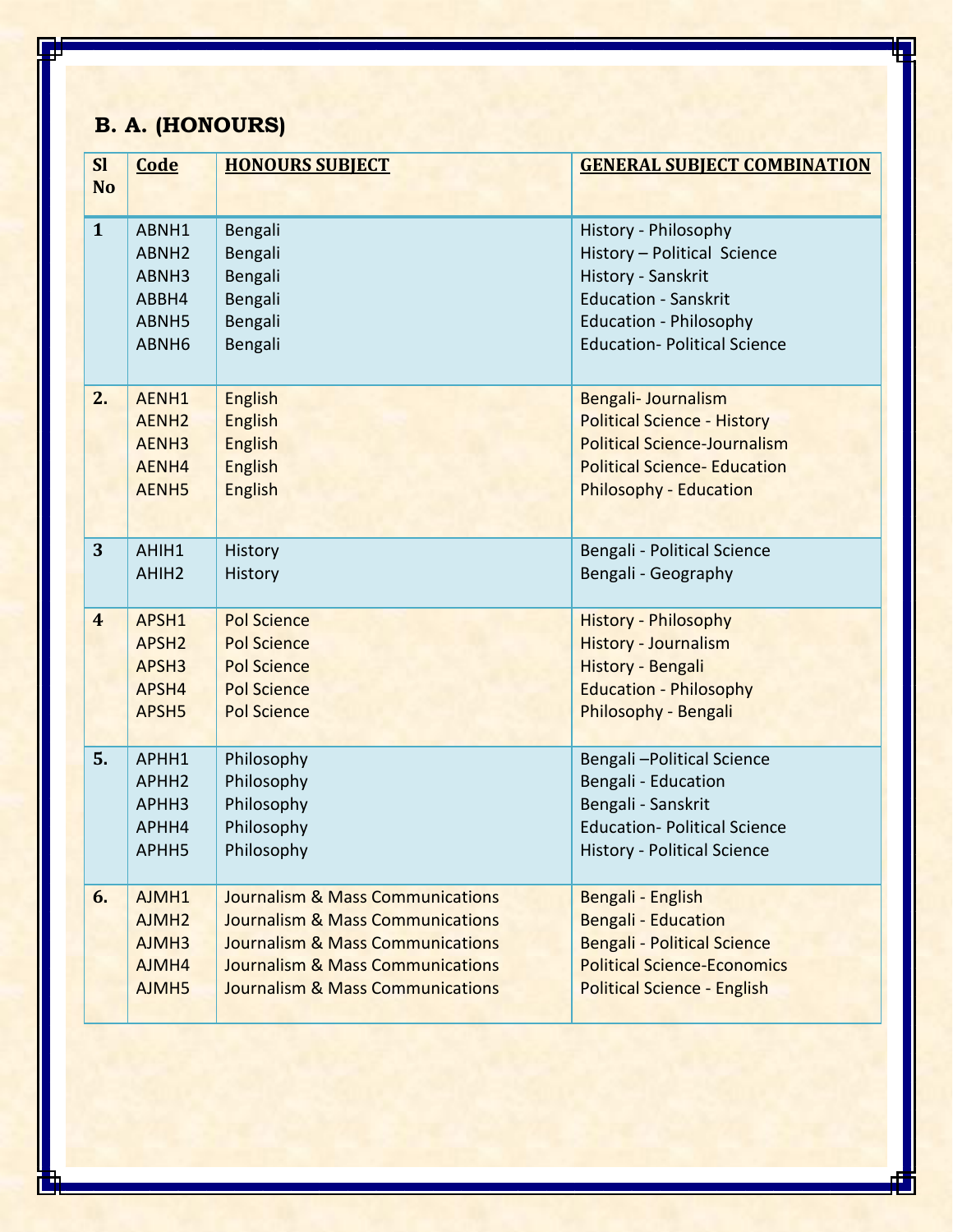| 7. | ASNH1             | Sanskrit         | Bengali-Philosophy                 |
|----|-------------------|------------------|------------------------------------|
|    | ASNH <sub>2</sub> | Sanskrit         | Bengali-History                    |
|    | ASNH <sub>3</sub> | Sanskrit         | Bengali- Political Science         |
|    | ASNH4             | Sanskrit         | <b>Education - Philosophy</b>      |
|    | ASNH <sub>5</sub> | Sanskrit         | <b>Education-Political Science</b> |
|    |                   |                  |                                    |
| 8. | AEDH1             | <b>Education</b> | <b>History - Political Science</b> |
|    | AEDH <sub>2</sub> | Education        | History - Bengali                  |
|    | AEDH <sub>3</sub> | Education        | <b>Political Science-Bengali</b>   |
|    |                   |                  |                                    |
|    |                   |                  |                                    |

#### **B.A General**

I

| <b>SL</b><br>No.        | Code            | <b>SUBJECT COMBINATION AVAILABLE</b>                    |
|-------------------------|-----------------|---------------------------------------------------------|
| $\mathbf{1}$            | AG1             | <b>BENGALI - EDUCATION-SANSKRIT</b>                     |
| $\overline{2}$          | AG2             | BENGALI-HISTORY-GEOGRAPHY                               |
| $\overline{\mathbf{3}}$ | AG <sub>3</sub> | BENGALI-HISTORY-SANSKRIT                                |
| $\overline{4}$          | AG4             | <b>BENGALI-ECONOMICS-JOURNALISM &amp; MASS COM</b>      |
| 5                       | AG5             | <b>GEOGRAPHY-HISTORY-POLITICAL SCIENCE</b>              |
| 6                       | AG <sub>6</sub> | HISTORY-JOURNALISM & MASS COM -POLITICAL SCIENCE        |
| $\overline{7}$          | AG7             | BENGALI-PHILOSOPHY-EDUCATION                            |
| 8                       | AG <sub>8</sub> | BENGALI-PHILOSOPHY-HISTORY                              |
| 9                       | AG9             | PHILOSOPHY-HISTORY-EDUCATION                            |
| 10                      | <b>AG10</b>     | <b>PHYSICAL EDUCATION-DEFENCE STUDIES -HISTORY</b>      |
| 11                      | AG11            | BENGALI-PHYSICAL EDUCATION-DEFENCE STUDIES              |
| 12                      | AG12            | <b>PHYSICAL EDUCATION -DEFENCE STUDIES-POLITICAL SC</b> |
| 13                      | AG13            | PHYSICAL EDUCATION-HISTORY-POLITICAL SC                 |
| 14                      | <b>AG14</b>     | <b>BENGALI-POLITICAL SC -HISTORY</b>                    |
| 15                      | AG15            | BENGALI-POLITICAL SC -EDUCATION                         |
| 16                      | <b>AG16</b>     | <b>POLITICAL SC-HISTORY-DEFENCE STUDIES</b>             |
| 17                      | AG17            | DEFENCE STUDIES-POLITICAL SC-EDUCATION                  |
| 18                      | <b>AG18</b>     | <b>BENGALI-DEFENCE STUDIES-HISTORY</b>                  |
| 19                      | AG19            | <b>BENGALI-DEFENCE STUDIES-EDUCATION</b>                |